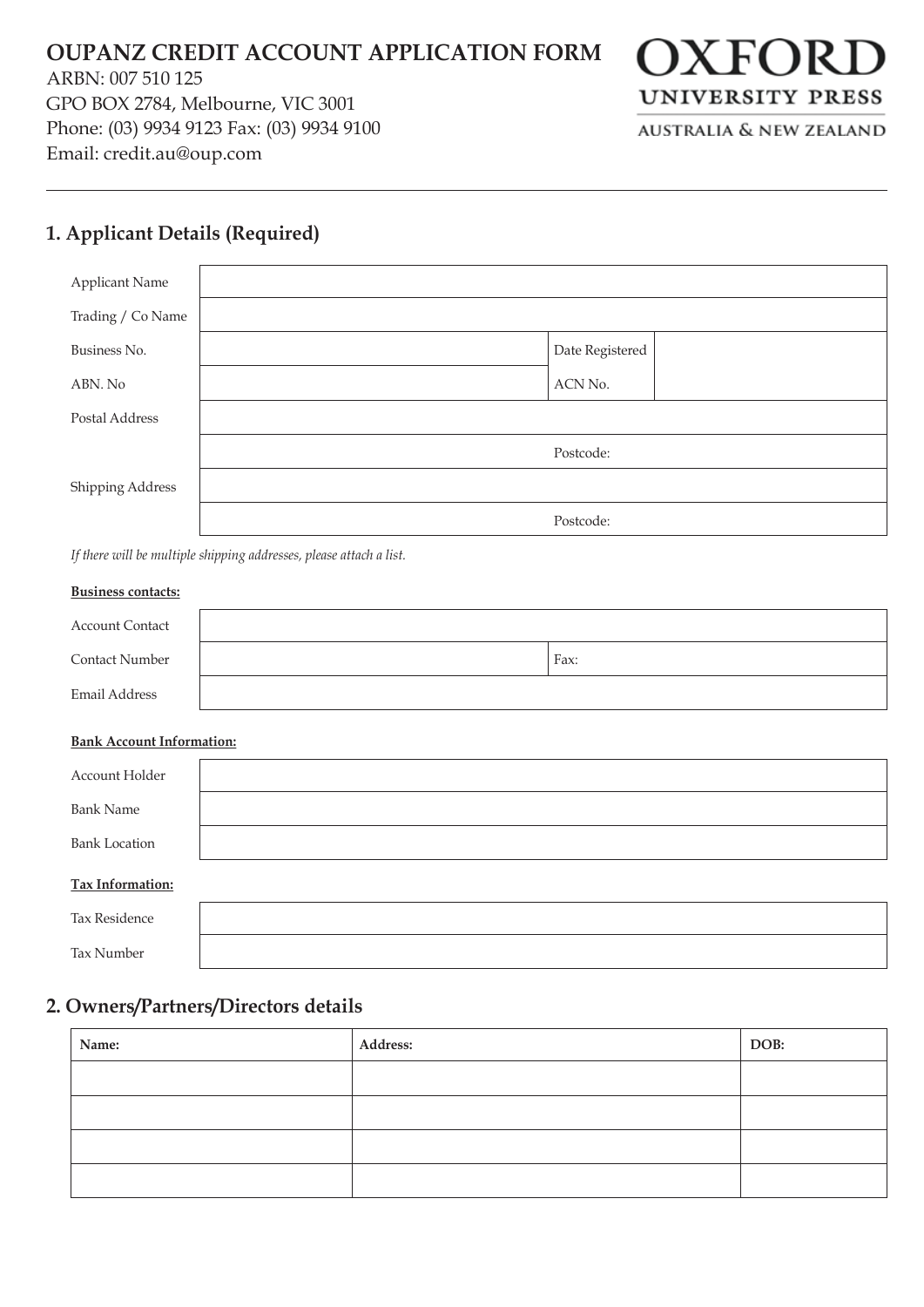### **W hich type of products you might be interested in purchasing from OUP?**

| YES/NO                  |  | YES/NO                 |  |
|-------------------------|--|------------------------|--|
| Primary Education       |  | ELT.                   |  |
| Secondary Education     |  | Trade and Dictionaries |  |
| <b>Higher Education</b> |  | Papua New Guinea       |  |

### **W hich of the above forms the highest percentage of your sales?**

### **Have you previously spoken to an OUP representative and if so whom?**

| Estimated Annual OUP Purchases: | AU\$ |
|---------------------------------|------|

## **3. Trade References ( minimum of three trading accounts)**

| Name: | Address: | Contact email / telephone number / fax |
|-------|----------|----------------------------------------|
|       |          |                                        |
|       |          |                                        |
|       |          |                                        |

## **4. Conflict of Interest Declaration (Required)**

**4.1 I confirm that there are no circumstances in my dealing with OUP that may give rise to any conflicts of interest, or potential conflicts of interest, with OUP or any of its staff.** 

| If NO, please describe the conflict of interest: |  |  |  |
|--------------------------------------------------|--|--|--|
|                                                  |  |  |  |
|                                                  |  |  |  |

**4.2 I confirm that my obligations to OUP under any formalised agreement do not and will not conflict with any other contracts, appointments, obligations or duties I might have.** 

| <b>YES</b>                                       | <b>NO</b> |  |  |
|--------------------------------------------------|-----------|--|--|
| If NO, please describe the conflict of interest: |           |  |  |
|                                                  |           |  |  |
|                                                  |           |  |  |

 **4.3 I confirm that I will notify OUP promptly if there is a change in my circumstances that may give rise to any conflicts of interest (as outlined above).** 

| <b>YES</b>                                       | <b>NO</b> |  |  |
|--------------------------------------------------|-----------|--|--|
| If NO, please describe the conflict of interest: |           |  |  |
|                                                  |           |  |  |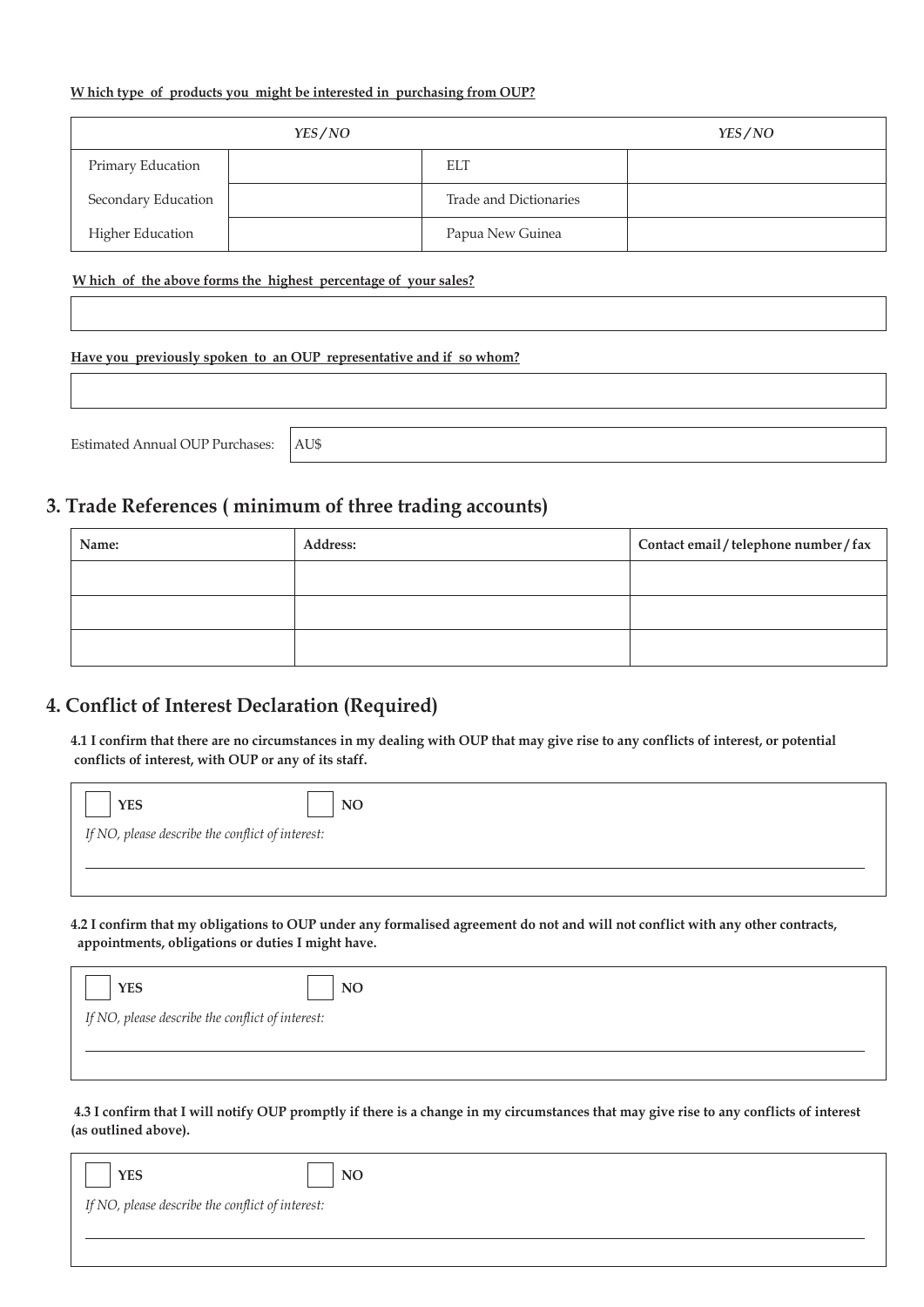### **5. Partner Code of Conduct Declaration (Required)**

| I certify that I have received a copy of OUP Partner Code of Conduct (below) and have read the Code and understand fully<br>its terms. I confirm that I will abide by the business principles of the Code.                                                                                                      |  |
|-----------------------------------------------------------------------------------------------------------------------------------------------------------------------------------------------------------------------------------------------------------------------------------------------------------------|--|
| $\vert$ YES<br><b>NO</b>                                                                                                                                                                                                                                                                                        |  |
| (If signing on behalf of a company), I also confirm that the company/ business named above will ensure that relevant staff<br>are made aware of the Code and will comply with the Code in all respects. I also confirm that the business I represent<br>will also abide by the business principles of the Code. |  |
| <b>YES</b><br><b>NO</b>                                                                                                                                                                                                                                                                                         |  |

### **6. Declaration Re: Information Provided (Required)**

I wish to apply for a credit account. I certify that the information sup plied in this application form is correct and, where the Applicant is a company, that I have the authority of the company to enter into a legally binding contract on its behalf for credit facilities, including details within Application. I further certify that I have read the Terms and Conditions of Trade (below) and by my signature hereto agree to the same on behalf of the Applicant.

## **7. Authorisation Re: Credit Report Authority (Required)**

- 1. I/We agree that OUP may give to and seek from other credit providers information about my/our credit agree ment. I/We understand that this information may include any information about my/our credit worthiness, credit standing, credit history or credit capacity that credit providers are allowed to give or receive from each other under the Privacy Act.
- 2. If OUP considers it relevant to assessing my/our application for credit, I/we agree to OUP obtaining personal information about me/us in relation to this and any other commercial application I/we may make to OUP for credit. (A copy of the OUP privacy policy can be obtained upon request.)
- 3. If it becomes necessary, and OUP considers it relevant, to collect any overdu e payments in respect to credit provided to me/ us, I will agree to OUP receiving a credit report containing personal information about me/us in relation to collecting any overdue payments.

4. This authority shall remain in full force and effect until all credit facilities are finalised.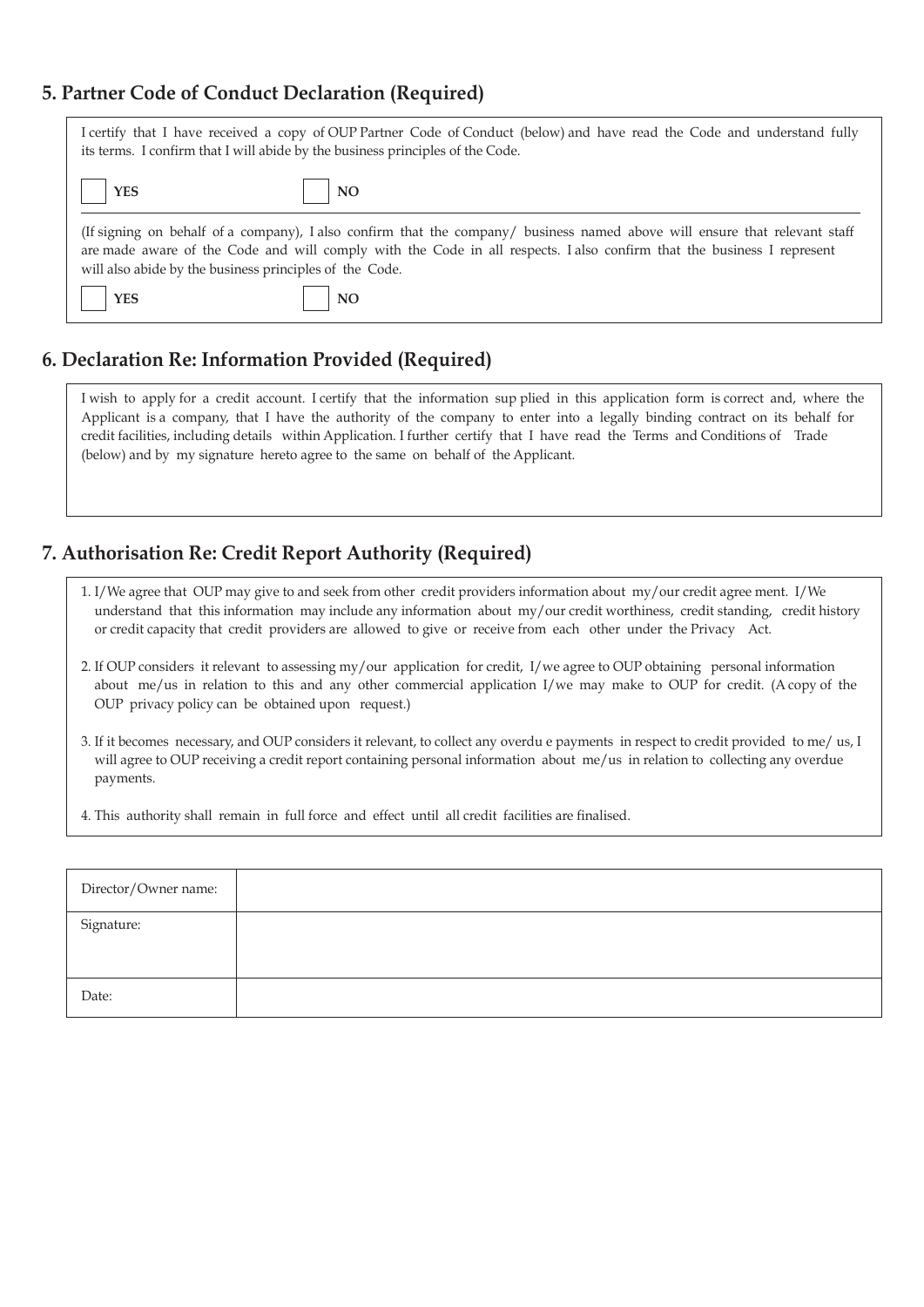## **Director's Guarantee**

The person or persons named below as Guarantors hereby acknowledge that they have read the Terms and Conditions of Trade, and the Directors' Guarantee in their entirety, understanding their contents, and they hereby enter into agreement herein contained with full knowledge for the rights, powers and benefits of the Supplier and the obligation of the Applicant contained therein

TO: The Chancellor, Masters and Scholars of the University of Oxford trading as Oxford University Press Australia ("OUP") of 8/737 Bourke Street, Docklands, VIC, 3008.

In consideration of OUP agreeing to supply: *<***Please insert business name>** ("the Applicant") with goods and credit, the Applicant:

- 1. Shall be jointly and severally answerable and responsible to OUP for the due and punctual payment by the Applicant for all Goods which OUP may from time to time supply to the Applicant.
- 2. This Guarantee shall be a continuing guarantee to OUP for all debts contracted by the Applicant with OUP in respect of Goods to be supplied by OUP.
- 3. OUP is at liberty, without notice to any or all of us, at any time without in any way discharging any or all of us from liability under this guarantee, to grant time or other indulgence to the Applicant and to accept payment from the Applicant in cash or by means of negotiable instruments, and to treat any or all of us through he, she or we (as the case may be) was or were (as the case may be) jointly or severally liable with Applicant to OUP instead of being merely a Guarantor or Guarantors (as the case may be) for the Applicant.
- 4. This Guarantee will not be affected or prejudiced by any variation or modification of any of the Terms and Conditions of Trade between the Applicant and OUP.

| Director/Owner Name |  |
|---------------------|--|
| Signature:          |  |
| Date:               |  |
| Postal Address:     |  |
|                     |  |
|                     |  |
|                     |  |
| Director/Owner Name |  |
| Signature:          |  |
| Date:               |  |
| Postal Address:     |  |
|                     |  |
|                     |  |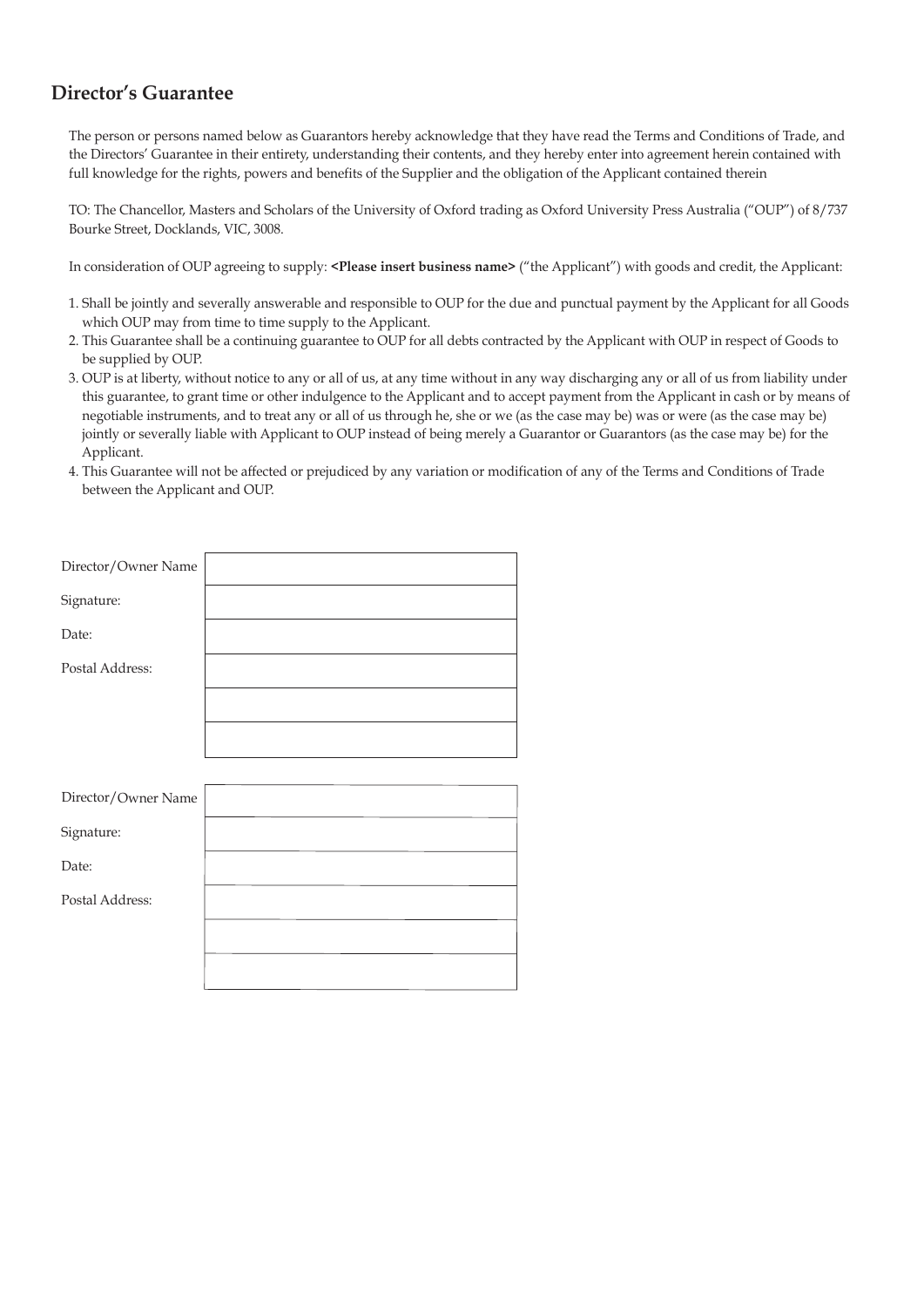## **OXFORD UNIVERSITY PRESS AUSTRALIA & NEW ZEALAND TERMS AND CONDITIONS OF TRADE**

#### **1. DEFINITIONS**

#### **In these Terms and Conditions:**

**"Customer"** means the person(s) or firm or corporation who has acquired the Goods from OUP and includes the Customer's executors, administration, successors and permitted assigns, and where there is more than one person acquiring Goods from OUP then each such person shall be bound jointly and severally by these conditions;

**"Customer Premises"** shall mean the address for delivery as nominated by the Customer in the credit application form submitted to OUP or as nominated by the Customer from time to time to OUP in writing;

**"Free In Store"** shall mean that the cost of carriage, freight and insurance incurred in the delivery of Goods to the Customer Premises will be borne by OUP;

**"Goods"** shall mean publications and without prejudice to the generality thereof shall include books, journals, video and audio materials, and computer software;

**"OUP"** means The Chancellor, Masters and Scholars of the University of Oxford trading as Oxford University Press Australia, ARBN 007 510 125 or its duly appointed agent;

**"GST"** has the same meaning it has in the GST Legislation;

**"GST Legislation"** means for Australia a New Tax System (Goods and Services) Tax Act 1999 and all other Acts and Regulations dealing with the imposition of GST and the administration and collection of GST and for New Zealand the Goods and Services Tax Act 1985; and

**"PPSA"** means the Australian Personal Property Securities Act 2009.

#### **2. GENERAL**

- 2.1. All orders for the sale of Goods accepted by OUP are subject to these Terms and Conditions which may only be varied by an authorised official of OUP, in writing. These Terms and Conditions override all conditions provided by the Customer.
- 2.2. Each order made by the Customer shall constitute a separate contract on the terms of the relevant invoice and these Terms and Conditions and accordingly there shall not be implied into the terms of the contract any continuing obligation to supply the Customer after fulfilment of each order and no notice period shall be required to be given by OUP should OUP decide to cease trading with the Customer.
- 2.3. All Goods are sold subject to the condition that they shall not, by way of trade or otherwise, be lent, re-sold, hired out or otherwise circulated without OUP's prior consent, in any form of binding or cover other than that in which they are published and without a similar condition including this condition being imposed on the subsequent purchaser.
- 2.4. Any reference in these Terms and Conditions to any provision of a statute shall be confirmed as a reference to that provision as amended, re-enacted or extended.

#### **3. PAYMENT**

- 3.1. Payment is required strictly within 30 days net from the end of the month of delivery of the Goods. OUP may charge interest on all amounts overdue, at a rate of 4 per cent per annum above the base interest rate of the Australian Tax Office from the due date until the account is paid in full.
- 3.2. Payment shall be made in the currency stipulated on the invoice.
- 3.3. A statement will be issued monthly. Where the statement is not paid in full, or a payment is made on a remittance advice, it is the Customer's responsibility to reconcile payments to our monthly statement and advise any discrepancies promptly.
- 3.4. Subject to clause 6.8 invoice or supply queries must be referred to OUP's Customer Service Department (Melbourne) within seven (7) days of receipt of Goods. Telephone numbers for Customer Service are printed on our invoice and statement.
- 3.5. Requests for copy invoices or proof of delivery must be made within 14 days from date of applicable statement. OUP reserve the right to charge for proof of delivery advices of the item appearing on our statement.
- 3.6. All payments must be sent to the address shown on the invoice or statement and be accompanied by a payment advice clearly setting out all invoices being paid. Any deductions made for recognised claims, where the credit notes have not been raised, must be accompanied by full details of the invoice numbers, previous credit note numbers and return authorisation numbers.
- 3.7. If payments received from the Customer do not refer to a particular invoice OUP may appropriate such payments to any outstanding invoice.

#### **4. PRICES**

- 4.1. All price lists and prices quoted in respect of Goods:
	- 4.1.1. are GST-inclusive; and
	- 4.1.2. are subject to increase by OUP at any time without notice.
- 4.2. Goods supplied to Customers will be invoiced at the then current price at the date of dispatch by OUP.
- 4.3. Any claim relating to the price of Goods as stated on the invoice and in particular a claim that the invoice price does not match other agreed terms must be notified by the Customer to OUP within 30 days of receipt of the Goods.

#### **5. TAX INVOICES**

- 5.1. OUP will issue Tax Invoices (as defined in the GST Legislation) to the Customer where required to do so by the GST Legislation.
- 5.2. For supplies to New Zealand Customers, the parties agree that section 8(4) of the Goods and Services Tax Act 1985 does not apply to any supplies of goods or services made under this contract by Oxford University Press to the Customer. As a consequence of the agreement, supplies of goods or services made by Oxford University Press to the Customer are deemed to be supplies made in New Zealand and are therefore chargeable with Goods and Services Tax.

#### **6. DELIVERY**

- 6.1. OUP shall deliver Goods to the Customer Premises.
- 6.2. Subject to clauses 6.3 and 8.3 Goods are supplied on a Free in Store basis.
- 6.3. OUP reserves the right to charge the Customer a delivery and handling surcharge on orders below \$100 net.
- 6.4. OUP will use its reasonable endeavours to meet any agreed delivery date but does not guarantee to do so and time of delivery shall not be of the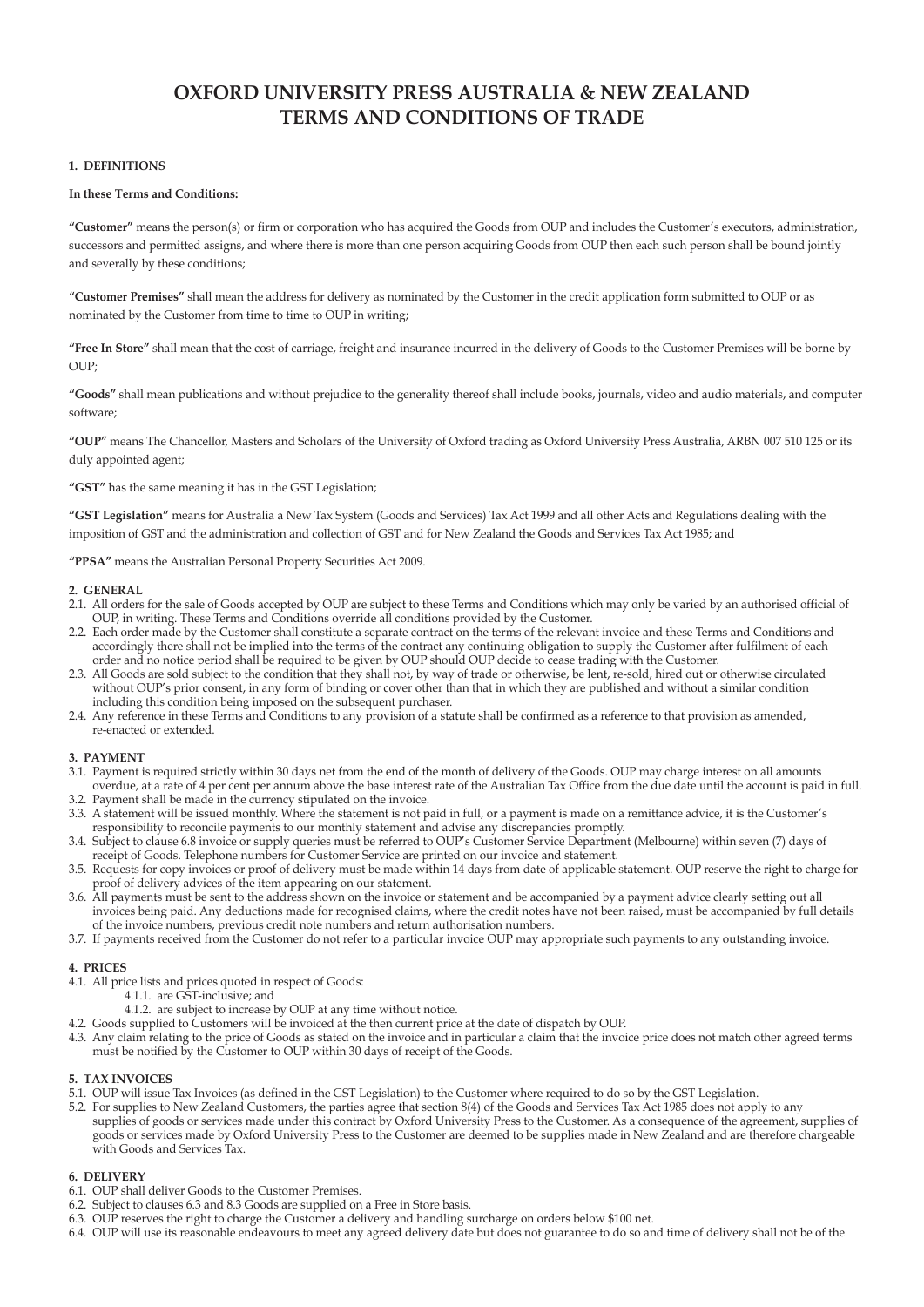essence of the contract, unless expressly so agreed in writing by OUP.

- 6.5. Each delivery of any part of an order will be deemed to constitute a separate enforceable contract to which these Terms and Conditions will apply.
- 6.6. Where a Customer refuses OUP's carrier's deliveries of parcels that have been ordered by the Customer, OUP may place the Customer on Stop Supply and cancel all orders held until OUP receives an agreement in writing from the Customer, that the Customer will accept delivery from OUP's carriers, of orders placed by the Customer.
- 6.7. The Customer shall inspect the Goods within seven days after their delivery and shall give written notification to OUP in accordance with clause 6.8 of any shortages or manufacturing faults revealed by that inspection.
- 6.8. The Customer shall immediately notify OUP and the carrier in writing in the event of any loss of or damage to or non-delivery of any separate part of the consignment of which the Customer takes receipt. The Customer shall notify OUP and the carrier in writing immediately he becomes aware of any non-delivery of the whole of a consignment. The Customer shall indemnify OUP against any prejudice suffered by OUP as a result of late notification.

#### **7. RISK**

- 7.1. Risk in and to the Goods passes to the Customer upon delivery of the Goods to the Customer Premises in the absence of special delivery arrangements.
- 7.2. Where the Customer has requested special delivery arrangements:
	- 7.2.1. risk in respect of the Goods shall pass to the Customer upon the Goods leaving OUP's premises;
	- 7.2.2. OUP shall, unless otherwise agreed in writing, arrange on behalf of the Customer for the carriage of the Goods and their insurance against all usual risks, the costs of which shall be charged to the Customer's account; and
	- 7.2.3. OUP will not under any circumstances accept liability for damage, shortage or loss during transit.

#### 8**. INSURANCE**

8.0. Until ownership of the Goods has passed to the Customer, the Customer must maintain the Goods in satisfactory condition and keep them insured on OUP's behalf for their full price against all risks to the reasonable satisfaction of OUP. On request the Customer shall produce the certificates of currency relating to the insurance policy(ies) to OUP and shall hold the proceeds of the insurance referred to on trust for OUP and not mix them with any other money nor pay the proceeds into an overdrawn bank account.

#### **9. STOP SUPPLY**

- 9.1. OUP reserves the right, irrespective of whether or not an order has been accepted to Stop Supply without notice and OUP will not be liable for loss or damage resulting directly or indirectly from any such action where:
	- 9.1.1. the Customer has breached these Terms and Conditions; or
	- 9.1.2. where OUP has determined, in its absolute discretion, that credit should no longer be extended to the Customer.
- 9.2. OUP has the right to suspend back orders for accounts on Stop Supply.
- 9.3. In the circumstance where the Customer defaults in the performance or observance of any of its obligations to OUP, then, in addition to any other rights and remedies which OUP may have at law or under this Agreement:
	- 9.3.1. all monies owing by the Customer to OUP will become immediately due and payable;
	- 9.3.2. OUP may stop any Goods in the course of delivery or in transit to the Customer; and
	- 9.3.3. OUP may cease performance of and may thereupon cancel or suspend for such period as it thinks fit any contracts between OUP and the Customer for the sale of Goods, reserving to OUP all OUP's rights and remedies against the Customer.

#### **10. RESERVATION OF TITLE**

- 10.1. Ownership of Goods delivered to the Customer by or behalf of OUP is only transferred to the Customer when it has paid all sums owing to OUP on any account whatsoever.
- 10.2. Until ownership passes to the Customer in accordance with clause 10.1 OUP has the right to call for or recover the Goods at its option (for which purposes OUP's employees or agents may enter the Customers' premises) and the Customer is required to deliver up the Goods if so directed by OUP.
- 10.3. The Customer agrees to keep the Goods in a fiduciary capacity for OUP until such time as ownership is transferred to the Customer.
- 10.4. Notwithstanding the foregoing, the Customer may sell the Goods to a third party in the ordinary course of the Customers' business.
- 10.5. The Customer must account to OUP for all proceeds of the Goods including any insurance proceeds.
- 10.6. Customer covenants in favour of OUP that OUP will not be liable for any loss (whether through the negligence of OUP or its servants or agents or otherwise) suffered by the Customer as a result of OUP or its servants or agents entering the Customer's premises and removing all or any of the Goods or otherwise exercising its rights under this clause.

#### **11. PPSA**

- 11.1. Unless otherwise identified in these Terms and Conditions the terms and expressions used in this clause 11 have the meanings given to them by, or by virtue of, the PPSA.
- 11.2. The Customer acknowledges and agrees that it grants OUP a Security Interest in the Goods and their Proceeds including any Accounts and Accession by virtue of the reservation of title in clause 10.
- 11.3. The Customer agrees that the Goods supplied by OUP secure the payment of the purchase price of those Goods and of any other Goods supplied by OUP.
- 11.4. The Customer will do all the things necessary including providing all information OUP may require to register a Financing Statement or Financing Change Statement on the Personal Properties Securities Register (PPSR) as a Security Interest and a Purchase Money Security Interest pursuant to the PPSA.
- 11.5. The Customer will not change its name, ACN or ABN or any other details required on the PPSR without first notifying OUP in writing.
- 11.6. The Customer waives its rights to receive a verification statement in respect of any Financing Statement or Financing Change Statement in respect of the Security Interest created pursuant to these Terms and Conditions of Trade.
- 11.7. The Customer must pay OUP's costs of any discharge or necessary amendment of any Financing Statement or Financing Change Statement.
- 11.8. To the maximum extent permitted by law, the Customer agrees that sections 130, 142 and 143 of the PPSA do not apply.
- 11.9. To the maximum extent permitted by law, the Customer waives any rights it may have pursuant to and hereby contracts out of sections 95, 123, 129(2), 132, 134(2) and 135 of the PPSA.

#### **12. RETURNS AND DEFECTIVE GOODS**

- 12.1. All Goods are sold firm. For the avoidance of doubt, OUP does not supply Goods on an "approval" basis. Subject to clause 13.2 OUP shall not accept returns of Goods for reasons other than imperfection or damage unless a written agreement is made with OUP stating otherwise.
- 12.2. Misbound, faulty or incorrect supply copies will be accepted for if returned in accordance with OUP's then current Returns Policy, a copy of which is available on request.
- 12.3. Subject to 13.2, OUP will replace such Goods as it agrees to be faulty provided that such replacement can be made from current stock.
- 12.4. If replacement cannot be made from stock, OUP will record a backorder for supply on arrival of new stock or, if so requested, credit the invoice value of any faulty Goods.
- 12.5. Unauthorised returns will not be accepted. Unauthorised returns received by OUP will be returned at the Customer's expense.

#### **13. CANCELLATIONS**

- 13.1. Once despatched, Goods must be accepted and paid for by the Customer and notice of cancellation will not be accepted.
- 13.2. Prior to dispatch, orders may be cancelled by contacting the OUP Customer Services Department (Melbourne Office).